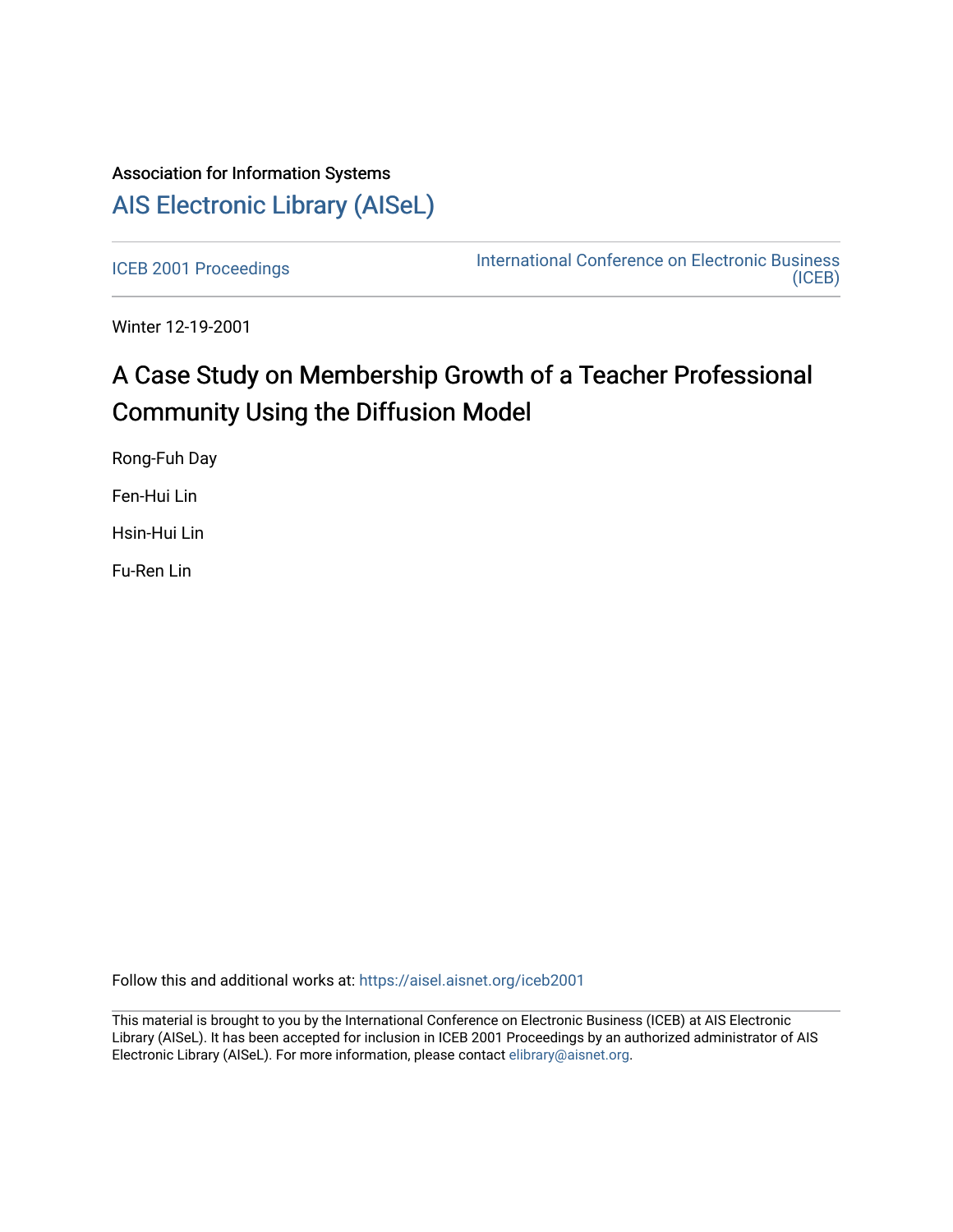# **A CASE STUDY ON MEMBERSHIP GROWTH OF A TEACHER PROFESSIONAL COMMUNITY USING THE DIFFUSION MODEL**

Rong-Fuh Day: de600620@ms4.hinet.net Fen-Hui Lin: fhlin@mis.nsysu.edu.tw Hsin-Hui Lin: hhlin@mis.nsysu.edu.tw Fu-Ren Lin: frlin@mis.nsysu.edu.tw Department of Information Management National Sun Yat-sen University No. 70 Lien-hai Road Kaohsiung City, 804 Taiwan R.O.C. phone: 886-7-5252000 ext. 4730 fax: 886-7-5254799

#### **ABSTRACT**

This is an exploratory case study to analyze the membership growth of a virtual community named SCTNet by using diffusion model. SCTNet (http://sctnet.edu.tw) is designed to facilitate profession communications among teachers of elementary schools and junior high schools in Taiwan. The diffusion model provides the insight of influential factors for the membership growth on the web site. According to the empirical results, the word-of-mouth has stronger effect than the mass-media advertising. In addition, the diffusion process is slower than those of general innovations or durable goods. The authors propose two possible reasons, one is that teachers belong to different homophilous groups and lack of heterophilous communications, and the other is that the isolation is a general problem surrounding the teachers. Besides, the virtual community is attributed as an interactive media; the more members gather, the more benefits can be generated such as professional advices and emotional supports among members. There should be a so-called "critical mass" in the diffusion curve for such interactive innovation. After the turning point, the membership grows explosively. However, the empirical data of this study does not appear such circumstance. Thus, several aspects that require further researched are suggested in the end of this paper.

Keywords: Virtual community, Membership growth, Diffusion model, Bass model

#### **INTRODUCTION**

Many possibilities appear on the Internet in this decade. Individuals who ramble on the Internet make friends and form their own group or community. The so-called virtual community clusters people who have common interests interacting and communicating through the Internet. They share similar values, personal experiences, professional suggestions or emotional supports [19][21]. However, to build and to maintain a successful virtual community become challenging with more and newer virtual groups booming nowadays. There are many factors involved in the operation. Except sophisticated on-line functions and appealing visual web pages, a good virtual community requires relevant information to support for their business strategies and policies. Among those business essentials, issues about the amount of registered members are especially important because they are related to the survival of a virtual community and its further benefits.

How a virtual community grows in terms of increasing its members can be analyzed through the diffusion model. Bass [3] developed a model to predict the number of users to adopt an innovation. The model well described the sales of televisions, clothes dryers, dishwashers, and other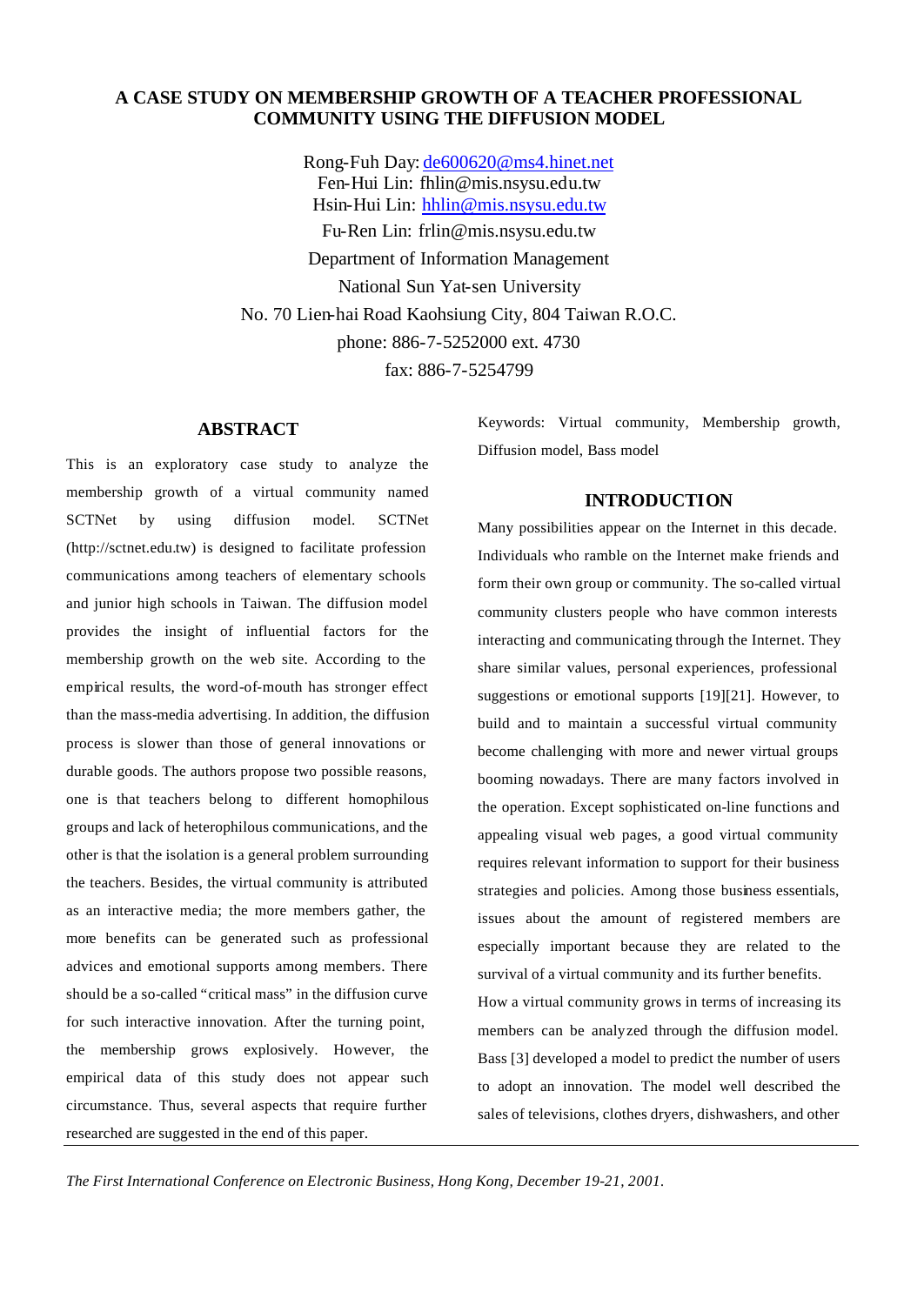consumer durables. There are two main effects for people to adopt an innovation or to buy a new product: one is the advertising or mass communication, and the other is the word-of-mouse. In addition, for the diffusion model to work appropriately, two conditions are required. First, people should be able to talk to each other freely. For a non-user to adopt an innovation through the word-of-mouth, users have to talk to non-users and convey that they are users. Second, adopting an innovation is better than not adopting.

The characteristics of virtual community are satisfactory to the Bass model. Practically a virtual community is an innovation for a not-yet-member individual. As the first condition of the diffusion model about free communication, Internet has always been a channel for people to express their opinions or reach any type of information. For the second condition, from the preceding statement about a virtual community, an individual who attends a group associated with similar interests obtains several types of support. Thus, the Bass model can be applied to Internet for predicting and explaining the growth of a virtual community membership.

Analyzing through the diffusion model, this research is to study a non-profit virtual community, named Smart Creative Teachers Network (SCTNet), which has been built to facilitate the professional conversation among junior and elementary school teachers in Taiwan. SCTNet was formed in the middle of 2000, and now serves about 15000 members around Taiwan. The web site provides services such as educational news subscription, email, bulletin boards, teaching resources sharing, chat room, special interest groups, etc. There are certain functions only available for registered members. It is also a forerunner by adopting the novel information technology to enhance the interaction and communication among teachers in Taiwan.

Based on Bass model, the factors that influence a non-user to adopt an innovation are mass communication and word-of-mouth. The purpose of this research is to discover which factor plays the major ro le in the membership growth of SCTNet according to the assumptions of Bass model. In addition, we will evaluate the performance of the Bass model for describing and interpreting the increase of SCTNet members.

# **BASS MODEL**

Diffusion is "the process by which an innovation is communicated through certain channels over time among the members of a social system [20]." Innovation, communication channels, time, and social systems are four essences contained in the diffusion process. Moreover, a diffusion process can either be planed or proceed spontaneously. The result might lead to an evolutionary or revolutionary change in a society.

The adoption during a diffusion process used to be described as an s-shaped form. In the beginning when an innovation is introduced, only a small portion of people who are called innovators adopt the innovation. After a while the innovation has been proved beneficial to those innovators, other people follow so that the diffusion process quickly explodes. Finally, through the abundant of adopters, the risk of adoption is perceived to be low. At this stage, laggards join the adoption; thus, the diffusion process slowly reaches its maximum. Many theoretical models have been derived in order to support the s-shape cumulative distribution; however, most of them are practically meaningless.

Bass [3] developed a diffusion model to describe the spread of an innovation over time. Since then, it has been sufficiently discussed and many revisions or extensions are inspired, especially in the fie ld of marketing. Those models are satisfactorily applied for various innovation diffusions, such as retail service, industrial and agricultural technology, education, consumer durable goods marketing, and software [17][14][7].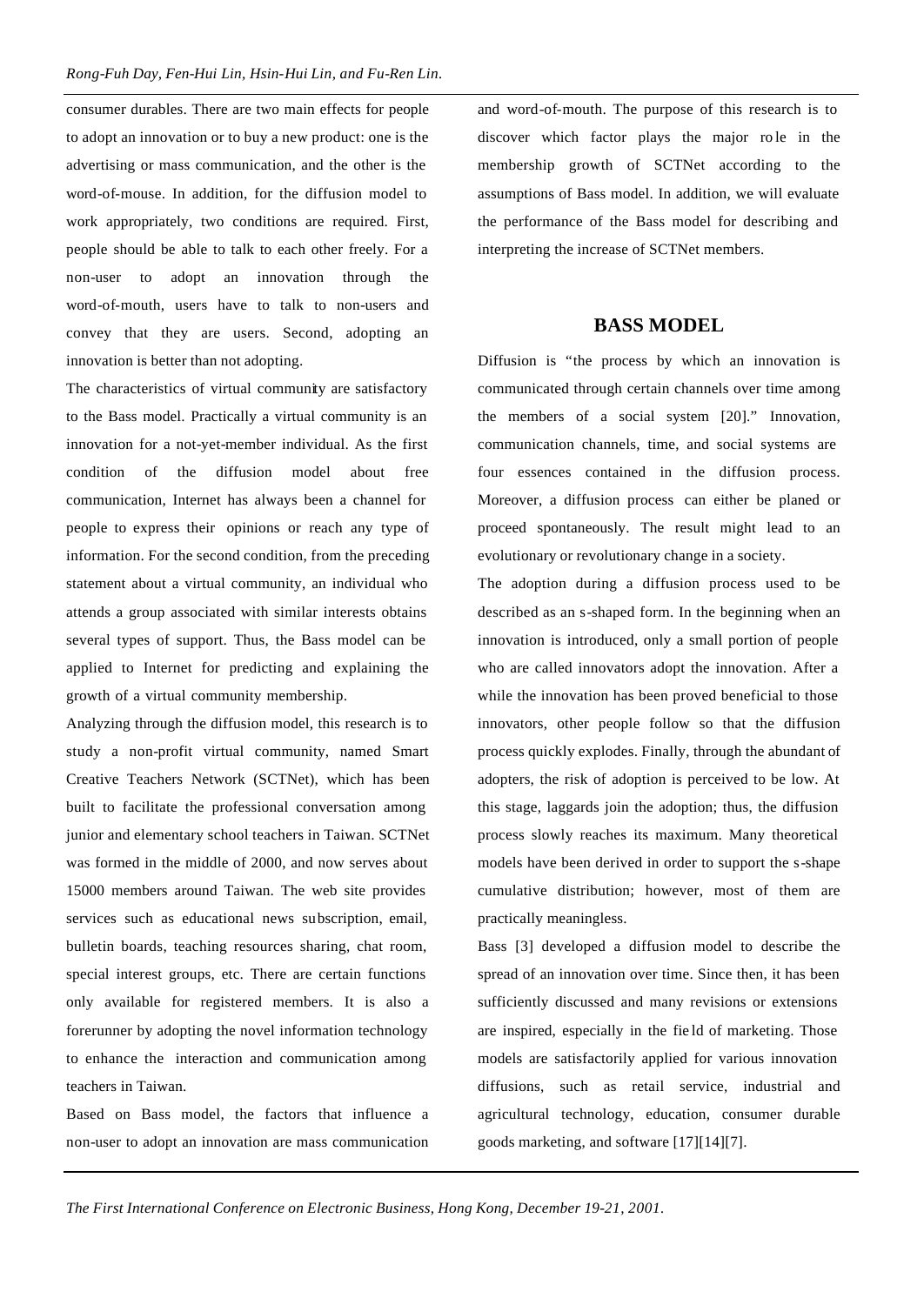Rather than the common interest in how to accelerate diffusion of an innovation, Bass model has its specific concerns in terms of adopters and diffusion time [20]. Let *m* be the number of potential adopters and *t* be the passing time since the innovation has been introduced into the system. The basic assumption of the Bass model is shown in the Equation (1).

$$
\frac{dN(t)}{dt} = [g(t)][m - N(t)]\tag{1}
$$

where *N(t)* is the cumulative number of adopters at time *t*, and *g(t)* is the probability of adoption at time *t*.

Equation (1) expresses that the increasing adopters during a time unit (from *t*−1 to *t*) equal to the number of non-adopters multiplied by adopting probability. Extended from Equation (1), three diffusion models were derived and briefly introduced.

## **External-Influence Model**

Let  $g(t)$  in Equation (1) be simplified as *p* that represents an external influence by the mass-media communication. Now the coefficient of innovation  $p$  is homogenous through any diffusion time *t*. In addition, it can be assumed that the diffusion process is determined only by the external force and written as the following,

$$
\frac{dN(t)}{dt} = p[m - N(t)]\tag{2}
$$

#### **Internal-Influence Model**

The adoption probability  $g(t)$  in Equation (1) can be assumed to be the effect of the interpersonal communication, that is the influence of word-of-mouth. Then Equation (1) can be rewritten as,

$$
\frac{dN(t)}{dt} = qN(t)[m - N(t)]\tag{3}
$$

where  $q$  is an coefficient of imitation that is also homogenous through *t*. Note that Equation (3) is under the assumption that the diffusion process is only determined by the external force.

#### **Mixed-Influence Model**

A non-user who intends to adopt an innovation can be affected either by advertising or by word-of-mouth. Thus, it is rational to combine the external effect (Equation (2)) and the internal effect (Equation (3)) for the diffusion process, and the mixed-influence model can be written as Equation (4) [3][16]. Furthermore, its integration is shown as Equation (5). These two equations are the main forms of the Bass model. In addition, the three diagrams in Figure 1 illustrate the theoretical forecasting of the innovation diffusion.

$$
\frac{dN(t)}{dt} = [p + qN(t)][m - N(t)]\tag{4}
$$

$$
N(t) = m \left[ \frac{1 - e^{-(p+q)t}}{1 + \frac{q}{p} e^{-(p+q)t}} \right]
$$
 (5)

The graph B of Figure 1 contains two figures which are the pdf  $N'(t)$  and cdf  $N(t)$  of innovation adopters. Time T<sup>\*</sup> indicates the peak of  $N'(t)$ ; meanwhile it is the inflection point for the S-shaped cdf *N(t)*.

Although the Bass model provides abundant implications in practice while it is composed of frugal notations, some constraints summarized by Mahajan and Peerson are required for its application. First, the adoption is only affected by two factors, mass-media communication and word-of-mouth. Second, only one type of innovation involved in the diffusion process without any competitor or substitute. Third, an individual can adopt the innovation only once. Forth, the maximal number of potential adopters is finite and fixed [22]. Finally, prior adopters and potential adopters can freely communicate. In order to relax those restrictions and better describe various situations, the Bass models has been modified by several researchers [17]. This study is an exploratory case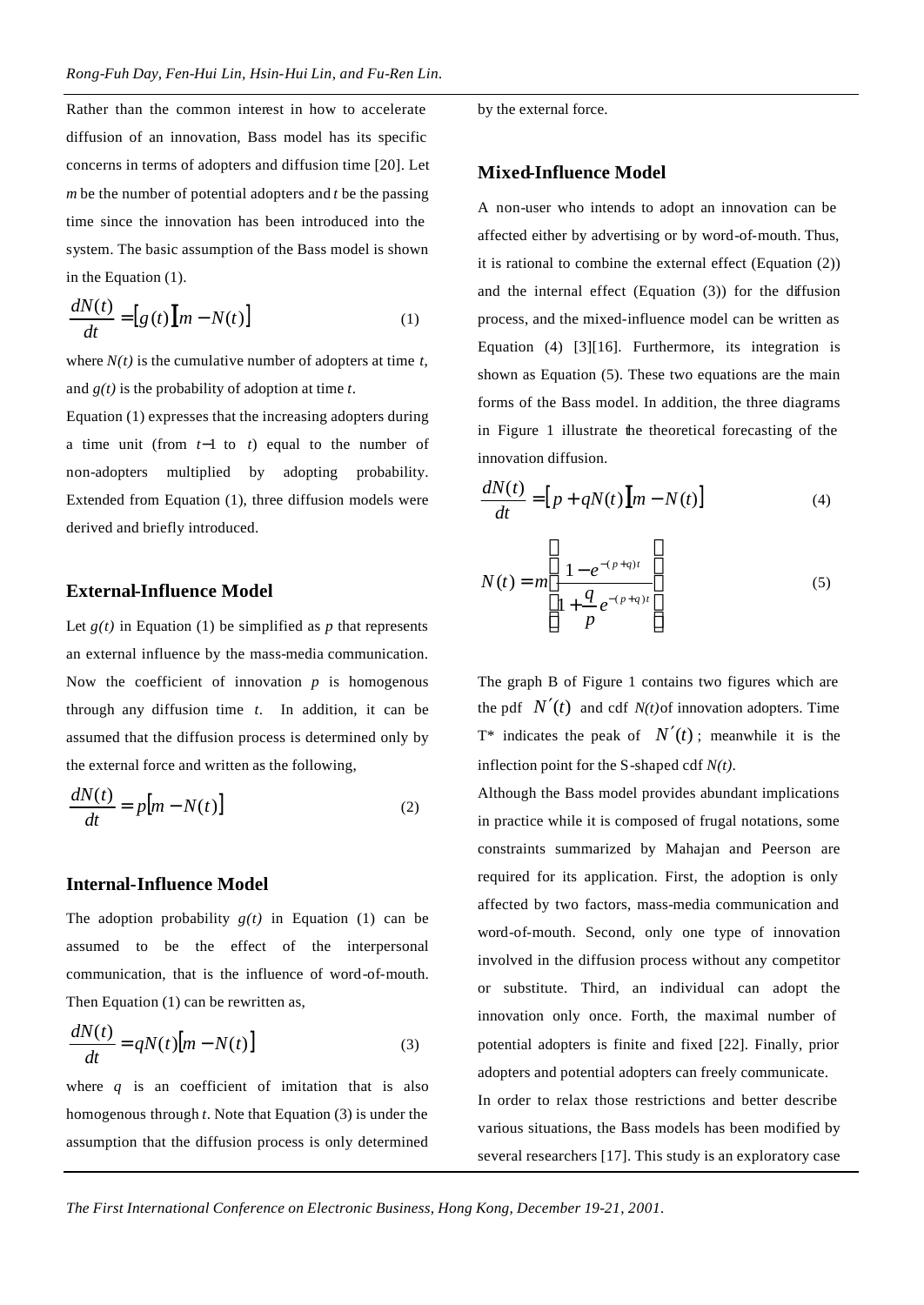study that we apply the Bass model to test the membership growth of SCTNet. Through the empirical estimation of the two adoption coefficients *p* and *q* in the Bass model, which factor is more influential is of interest. In addition, how the predicted member growth matches the empirical data is analyzed and discussed.





**8. Analytesi Structure of the Bo** 



**Figure 1. The Bass model for Forecasting the Rate of Adoption of a New product. Surce: Mahajan, Muller, and Bass (1990).**

#### **METHOD**

#### **Sample and Empirical Data**

The purpose of SCTNet is to facilitate the professional communication among teachers in Taiwan. The potential SCTNet members are teachers in elementary schools and junior high schools. A team located in National Sun, Yat-sen University in Kaohsiung (the second largest city in Taiwan, on the southern part of Taiwan island) takes charge of SCTNet platform development, and the Bureau of education, Kaohsiung city government and many schools and teachers are promoting and managing this community. The promoting activities are mostly held in Kaohsiung, which results in the majority of members

from elementary schools of Kaohsiung. Therefore, it is determined to analyze the membership growth of SCTNet based on their members belong to elementary schools of Kaohsiung. The total number of primary school teachers in Kaohsiung is 6344 according to the Ministry of Education, Taiwan. That is set for *m* in the Bass model. Each SCTNet member can register for only one account. The registration time when an individual applies for the membership is treated as the adoption time in the Bass model. The authors extracted the historical data from the start of SCTNet to June 20, 2001. The duration contains thirty-one weeks. Each week is associated with a number of new members. There are 5457 registration in total. The data is listed in the appendix.

# **Bass Model and Parameter Estimation**

With the empirical data related to memb er growing and total potential members, two parameters *p* and *q* in the Bass model can be estimated by different methods. Mahajan et al. [17] provided two perspectives for the parameter estimation, time -varying and time -invariant estimation procedures. "Time -varying estimation procedures are designed to update parameter estimates as new data become available." [17, p.9] These procedures are not used in this study because the empirical data are historical records. On the other hand, the time -invariant estimation procedures include ordinary least square (OLS), maximum likelihood estimation (MLE), and nonlinear least squares (NLS). Among those techniques, NLS usually generates more satisfactory results. In this study, NLS is computed by SPSS 10.0 for the statistic estimation of *p* and *q*.

Moreover, two important requirements have been confirmed. First, the size of adopters should cover the peak of theoretical *n*(*t*\*) distribution; otherwise the estimations would not generate stable and robust parameters. Second, the NLS is based on the assumption of continuous variables. For the first condition, the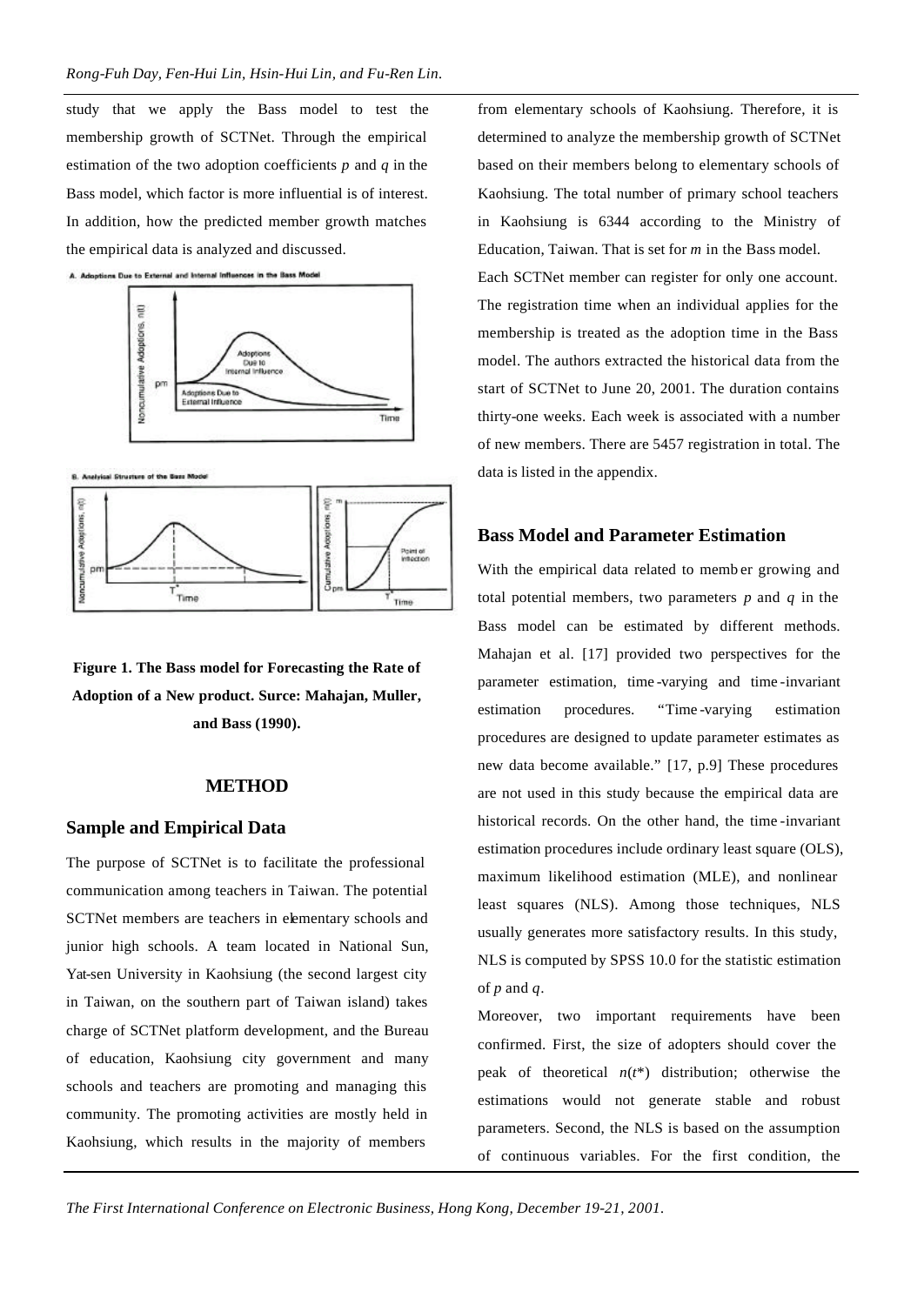number of registered members (5457) for this study exceeds the half of the potential members (it is 3172). For the second condition, before estimating diffusion model, the discrete analog to the original continuous differential equation must be formulated. The original differential equation is transformed into the following equation,

 $\overline{1}$ 

$$
N(t) = m \left[ \frac{1 - e^{-(p+q)t}}{1 + \frac{q}{p} e^{-(p+q)t}} \right]
$$

 $\Gamma$ 

#### **EMPIRICAL RESULTS**

Table 1 presents the statistic estimation for *p* and *q* in the Bass model, where *p* is estimated as 0.024 and *q* is 0.071. That R-square is 0.983 which indicates that a good model fit for the empirical data. Figure 2 shows the empirical data and the predicted values for cumulative distribution of registered members.

With results shown in Table 1 and Figure 2, the Bass model is a good model to describe the membership growth of SCTNet. In addition, the fact that the estimated value of  $q$  is almost three times of  $p$  implies the personal communication is more effic ient to recruit new members than the mass-media effect.

#### **Table 1. The results of NLE estimation procedure.**

Dependent variable is NT

| Source         | Sum-of-Squares                                      | df | Mean-Square   |           |             |
|----------------|-----------------------------------------------------|----|---------------|-----------|-------------|
| Regression     | 3.36269E+08                                         |    | 2 1.68135E+08 |           |             |
| Residual       | 1421011.039                                         | 29 |               | 49000.381 |             |
| Total          | 3.37690E+08                                         | 31 |               |           |             |
|                | Mean corrected 7.37978E+07                          | 30 |               |           |             |
| Raw            | R-square (1-Residual/Total)                         |    |               | $\equiv$  | 0.996       |
|                | Mean corrected R-square $(1$ -Residual/Corrected) = |    |               |           | 0.981       |
|                | R(observed vs predicted) square                     |    |               | $\equiv$  | 0.983       |
|                |                                                     |    |               |           | Wald Confid |
| Parameter      | Estimate                                            |    | A.S.E.        | Param/ASE | Lower       |
| P              | 0.024                                               |    | 0.002         | 12,416    | 0.020       |
| $\overline{Q}$ | 0.071                                               |    | 0.008         | 8.721     | 0.054       |
|                |                                                     |    |               |           |             |
|                |                                                     |    |               |           |             |
|                |                                                     |    |               |           |             |
|                |                                                     |    |               |           |             |
|                |                                                     |    |               |           |             |





#### **DISCUSSIONS**

#### **The Slow Diffusion**

For the application of the Bass model to the diffusion process of general innovation, Lawrence and Lawton [11] suggested that  $p + q$  ranged from .3 to .7 is appropriate. Sultan et al. [23] suggested the average values for *p* and *q* are .03 and .38 respectively where *q* is often greater than *p*. Table 1 shows the estimation of  $p + q$  as 0.095 which is much smaller than the suggested range of Lawrence and Lawton. The low value would result in slow diffusion [23]; that reflects on the real data to let SCTNet membership grow slowly. Nevertheless, the virtual community and traditional marketing for durable goods share very few common properties. Further researches are needed to investigate why the slow diffusion happens. There should be new references for the value of  $p + q$  for the Internet.

#### **Homophily Effect**

Rogers [20] explains how homophilous or heterophilous communication can affect the diffusion. "Homophily is the degree to which a pair of individuals who  $\leq$  95% Upper communicate are similar," stated by Rogers, and 0.088 Heterophily is the opposite of homophily." Individuals with similar attributes are most likely to have effective communications. Homophily usually accelerates the diffusion process. However, the homophilous diffusion patterns spread horizontally rather than vertically because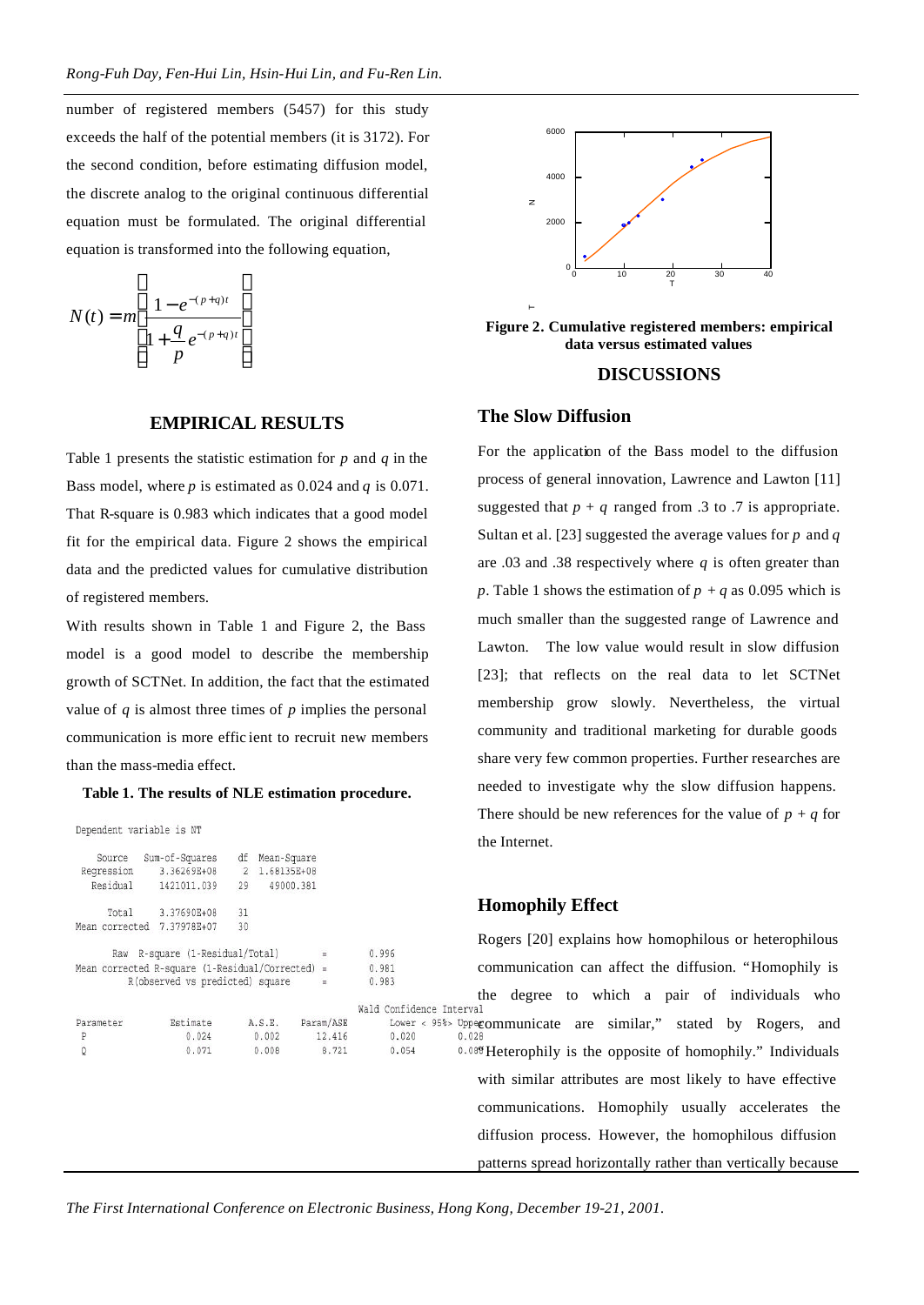the diffusion is limited in a group or system composed by people sharing certain common characteristics. As the opposite to homophily, heterophilous interpersonal links that is close to Granuovetter's theory of weak ties connect two sets of homophilous groups [8]. An efficient diffusion process needs sufficient heterophlous links among different homophilous groups. It turns out that homophily could be an invisible barriers for an innovation diffusion [20].

The target population of SCTNet is teachers of elementary schools and junior high schools in Taiwan. In these schools, a teacher owns at least an undergraduate degree with specific requirement of education credits. Teachers have similar education background and with the same carrer goal as teaching and education. They are homophilous groups. This might be one reason for the slow diffusion rate of SCTNet membership.

#### **Effect of Isolation**

Coleman et al. [6] stated that isolated individual who hardly interacts with others would not learn their experiences about adopting the innovation. A system contains many isolated persons would result in slow diffusion such that the diffusion rate becomes almost a fixed constant. In fact, isolation has turned to be a general problem of teachers [2]. Lortie claimed that both physical and social isolations have long troubled teachers [15]. Harris considered that the architectural structure of school buildings hinders teachers from interacting with each other [9]. In addition, the spirit of autonomy and the respect of privacy diminish communications among teachers [5][13].

The cumulative distribution of registered members shown in Figure 2 looks more close to a straight line than an S-shaped curve. The result implies that isolation might exit among teachers, and thus the chain-reaction snowball does not occur.

#### **Critical Mass Does Not Appear**

Internet has been attributed to the interactive media as well as telephone, fax, electronic messaging systems, etc. For such interactive innovation, the critical mass happens at the time when there is a certain amount of innovation adopters so that each additional adopter would generate extra advantage to a whole system constructed by all the adopters [18]. As discussed by Rogers [20, p.314], an interactive innovation has a steeper S-curve after the diffusion reaching its critical mass.

A virtual community as SCTNet is also an interactive media. The more members gather on the SCTNet, more valuable teaching experiences or resources are shared among the SCTNet members. However, the line shown in Figure 2 suggests that there is none of the critical mass for the SCTNet membership growth. The reason for this empirical result might be the small sample that consists of elementary and junior high school teachers in a city of Taiwan.

## **CONCLUSION**

There are many unique characteristics for professional virtual community. Understanding the pattern of membership growth can help for the operationed decisions as well as advertising strategies. This paper is an exploratory case study by analyzing the data of SCTNet to observe an innovation diffusion process on the Internet. In the study, the Bass model provides a good model fit to the empirical data, but the diffusion rate appears to be much slower than traditional durable goods used to be discussed in the marketing researches. Several perspectives of the diffusion process are discussed in this paper, possible reasons including homophily, isolation and the small sample size. Nevertheless, the result is not conclusive. Further studies are suggested as the following. Firstly, it has been more than thirty years since the Bass model was proposed in 1969. It has inspired many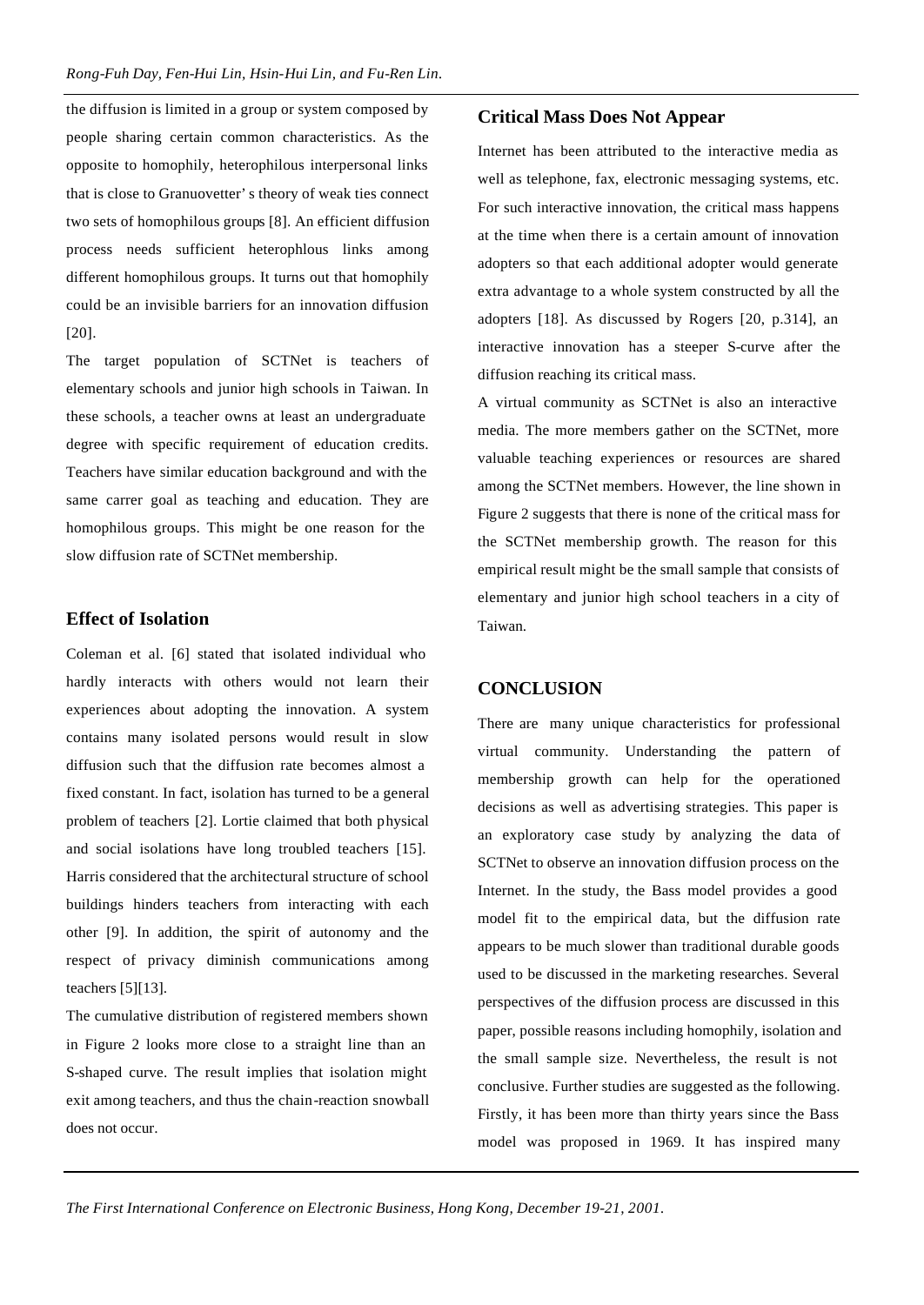different diffusion models for various conditions and applications. Because the virtual community such as SCTNet is an Internet innovation that can be categorized as an interactive innovation, the diffusion model needs to be modified to consider its special characteristics. Alternative models are suggested to be the further research.

Second, whether the target population of SCTNet are all homophilous groups or not should be further investigated so that the influence of social network can be clarified. However, this needs another research design to obtain empirical data from the sample.

Finally, does a life -cycle effect exist in the virtual community as what the traditional marketing researchers found from durable goods or innovations? Although it does not show on the data of SCTNet, life-cycle problem is an important issue for the operational and strategic decisions not only for general business, but als o for the Internet.

#### **Appendix: Source Data**

| Week | <b>Number of New registers</b> | [3] Bass, F. M "A New Product Growth Model for          |  |  |  |  |
|------|--------------------------------|---------------------------------------------------------|--|--|--|--|
| 1    | 207                            | Consumer Durables," Management Science, 1969, 15        |  |  |  |  |
| 2    | 267                            | (January), p.215~227.                                   |  |  |  |  |
| 3    | 253                            | [4] Bass, F. M "The Relationship Between Diffusion      |  |  |  |  |
| 4    | 257                            | Rate, Experience Curves and Demand Elasticities for     |  |  |  |  |
| 5    | 278                            | Consumer Durable Technological Innovations," Journal    |  |  |  |  |
| 6    | 161                            | of Business, 1980, 53 (July, part2), p.51~67.           |  |  |  |  |
| 7    | 16                             |                                                         |  |  |  |  |
| 8    | 209                            | [5] Britzman, D. P Cultural Myths in the Making of a    |  |  |  |  |
| 9    | 151                            | Teacher: Biography and Social Structure in Teacher      |  |  |  |  |
| 10   | 74                             | Education. Harvard Educational Review, 1986, 54 (4),    |  |  |  |  |
| 11   | 102                            | p.442~456.                                              |  |  |  |  |
| 12   | 192                            | [6] Coleman, J. S., Katz, E. and Menzel, H., Medical    |  |  |  |  |
| 13   | 109                            | Innovation: A Diffusion Study. New York: Bobbs-Merrill, |  |  |  |  |
| 14   |                                |                                                         |  |  |  |  |
| 15   | 122                            | 1966.                                                   |  |  |  |  |
| 16   | 119                            | [7] Givon, M., Mahajan, V., and Muller, E "Software"    |  |  |  |  |
|      | 139                            | Piracy: Estimation of Lost Sales and the Impact on      |  |  |  |  |
| 17   | 170                            |                                                         |  |  |  |  |
| 18   |                                | Software Diffusion", Journal of Marketing, 1995, 59,    |  |  |  |  |
| 19   | 181                            | $p.29 - 37.$                                            |  |  |  |  |
|      | 394                            |                                                         |  |  |  |  |

# **REFERENCE**

[1] Akinola, A. A.. "An Application of The Bass Model in the Analysis of Diffusion of Coco-Spraying Chemicals Among Nigerian Coca Farmers," Journal of Agricultural Economics, 1986, 37 (3), p.395~404.

[2] Bakkenes, I., Brabander, C. de, and Imants, J.. "Teacher Isolation and Communication Network Analysis in Primary Schools", Educational Administration Quarterly, 1999, 35 (2), p.166~202.